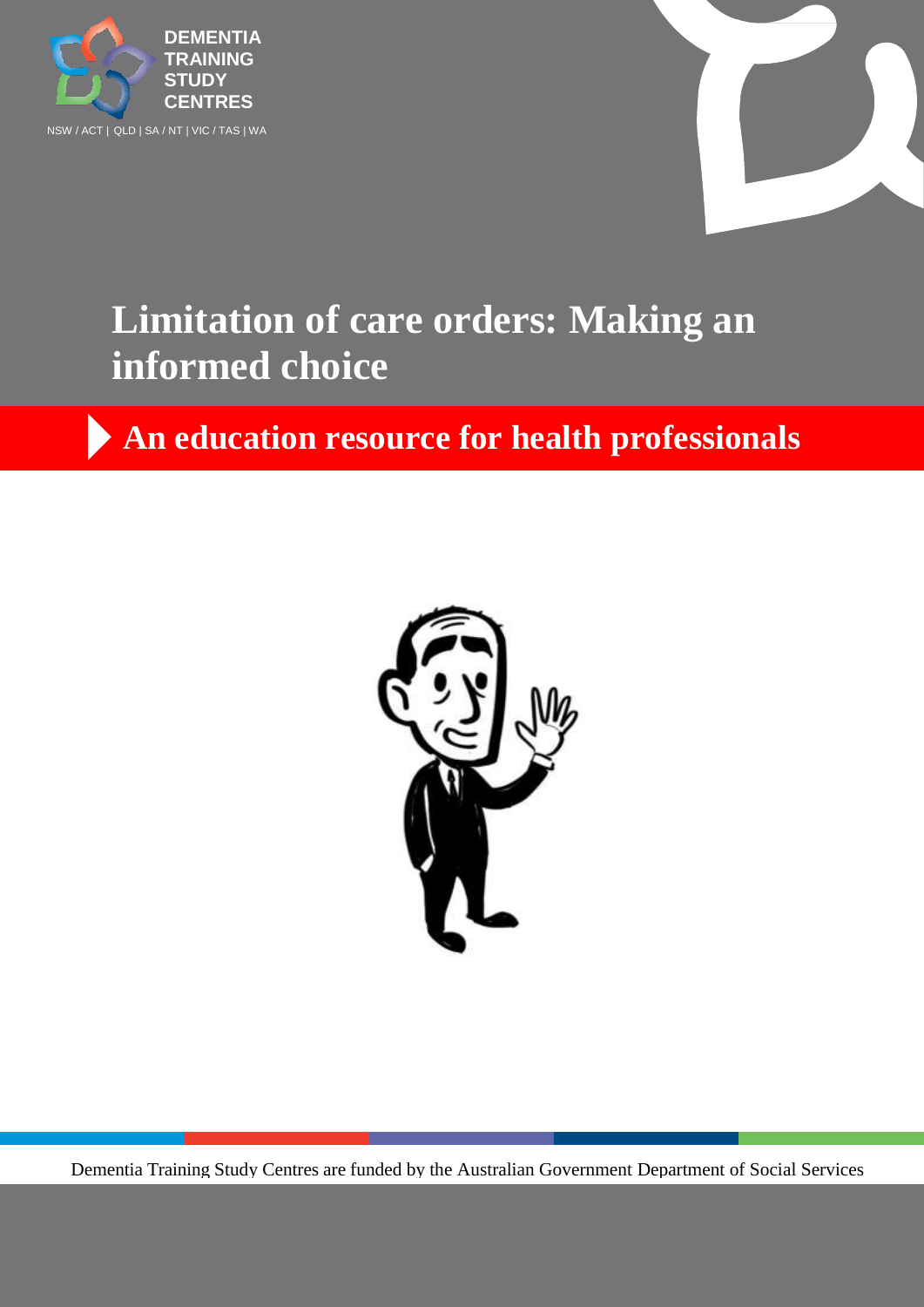Produced by the Victoria and Tasmania Dementia Training Study Centre The VIC/TAS DTSC is funded by the Australian Government Department of Social Services Visit [www.dss.gov.au](http://www.dss.gov.au/) for more information

# **Limitation of care orders: Making an informed choice**

#### **Disclaimer: Authorship**

The views and opinions expressed in this educational resource are those of the author and do not necessarily reflect the official policy or position of any agency the author was or is currently employed with. This includes the funding body, Commonwealth or State Governments, or government entity, Monash University, La Trobe University or other university entities and health care organisation.

The views expressed in this work are those of the authors and do not necessarily reflect those of the Australian Government. Where material is subsequently used in training materials, audiences should be made aware that the information contained in this work is not necessarily endorsed, and its contents may not have been approved or reviewed by the Australian Government Department of Social Services. The Commonwealth does not make any warranty or representation in relation to the accuracy, currency or completeness of any information contained in this material and does not accept any legal liability or responsibility for any injury, loss or damage incurred by the use of, reliance on or interpretation of the information contained in this material.

#### **Disclaimer: This Website Does Not Provide Medical Advice**

The entire contents of this website are intended for information purposes only. We want to promote a broader understanding and knowledge of complex health care topics. We do not intend this to be a substitute for professional medical advice. Always seek the advice of your medical practitioner or other qualified health care professional with any questions or concerns you may have. Never disregard professional medical advice or delay in seeking it because of something you have read, seen or heard on this website

> **Important note** This resource is intended for use by health educators as a component of a structured education session. The information in the video does not constitute medical advice

© Copyright 2014

Since this publication is copyright, note that apart from fair dealing for the purposes of private study, research, criticism and review such as is permitted under the Copyright Act, no part may be reproduced by any process or placed in computer memory without written permission.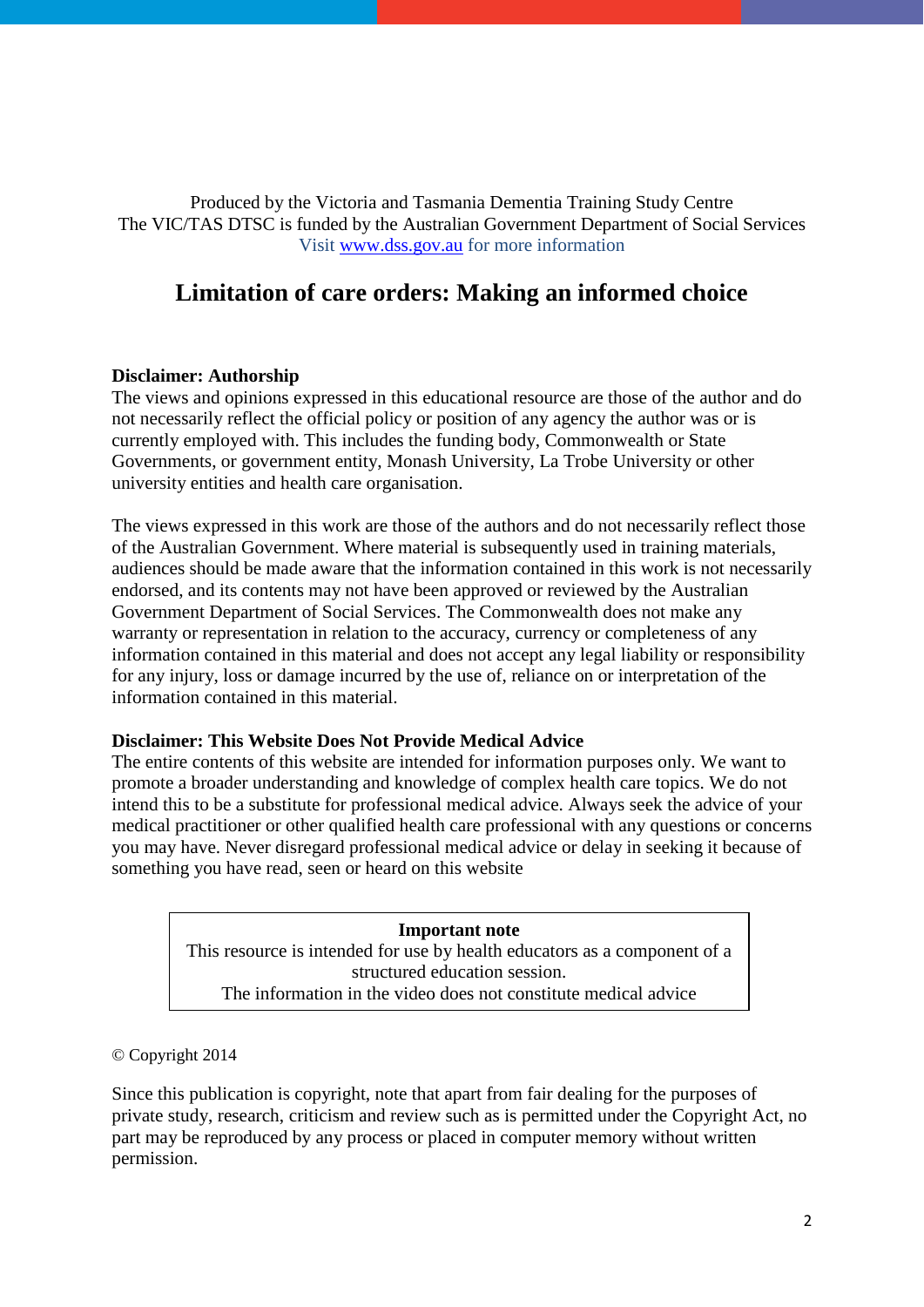# **Contents**

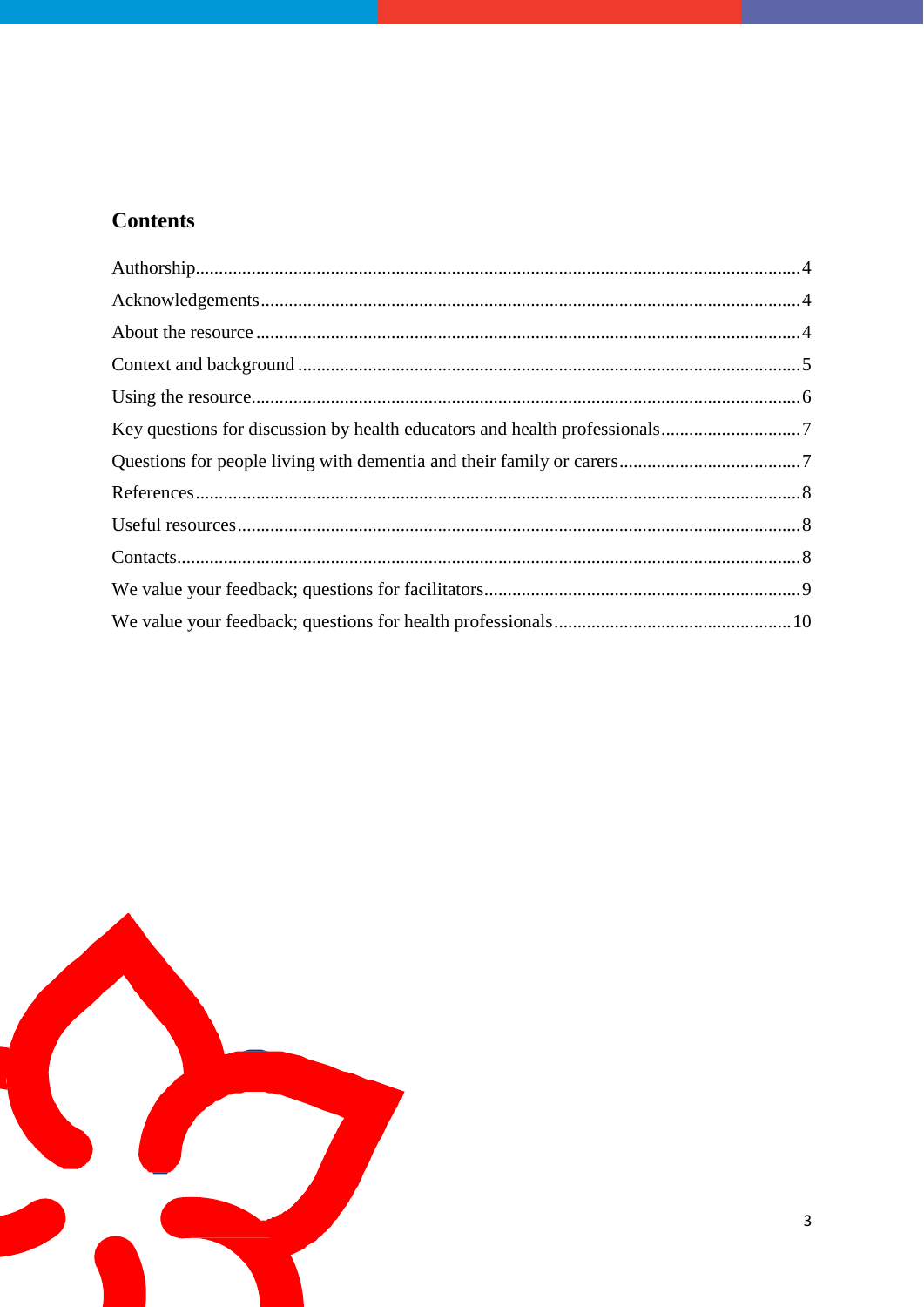### <span id="page-3-0"></span>**Authorship**

**Professor Joseph E Ibrahim MBBS, Grad Cert HE, PhD, FRACP, FAFPHM** CRE-Patient Safety, Department of Epidemiology & Preventive Medicine & Prevention Research Unit, Department of Forensic Medicine, School of Public Health and Preventive Medicine, Monash University Department of Epidemiology & Preventive Medicine, The Alfred Centre, & Department of Forensic Medicine, Victorian Institute of Forensic Medicine

#### <span id="page-3-1"></span>**Acknowledgements**

Victoria and Tasmania Dementia Training Study Centre Dr Prateek Bandopadhayay Mr. Jeremy Ley

Produced by the Victoria and Tasmania Dementia Training Study Centre

#### <span id="page-3-2"></span>**About the resource**

This education resource was developed by Professor Ibrahim to raise awareness of the important issues around limitation of care orders and cardiopulmonary resuscitation in persons with dementia, a sensitive and often contentious matter. People with dementia deserve the same opportunities as everyone else to be involved in making decisions about their treatment and lives and care should be exercised by others when presuming a certain quality of life for the person living with dementia.

The resource consists of:

- Context and background information
- An animated video presenting the issues and dilemmas
- Key questions for health educators to prompt discussion
- Key questions for people living with dementia and their family

The purpose of the resource is to raise awareness of the important and complex issues surrounding limitation of care orders and cardiopulmonary resuscitation in persons with dementia, a sensitive and often contentious matter.

The resource promotes a balanced and empathetic approach to decision-making in these circumstances which takes an individualised approach, recognising the complex legal, ethical and clinical issues.

The video is intended for viewing in a structured education session, ideally facilitated by a health educator who is able to explain, discuss and debate the key issues.

The resource is designed primarily for an audience of medical practitioners and other health professionals. The content may also be of interest to the general public to help inform their discussions with health professionals.

> <span id="page-3-3"></span>**Important Note This Resource Does Not Provide Medical Advice**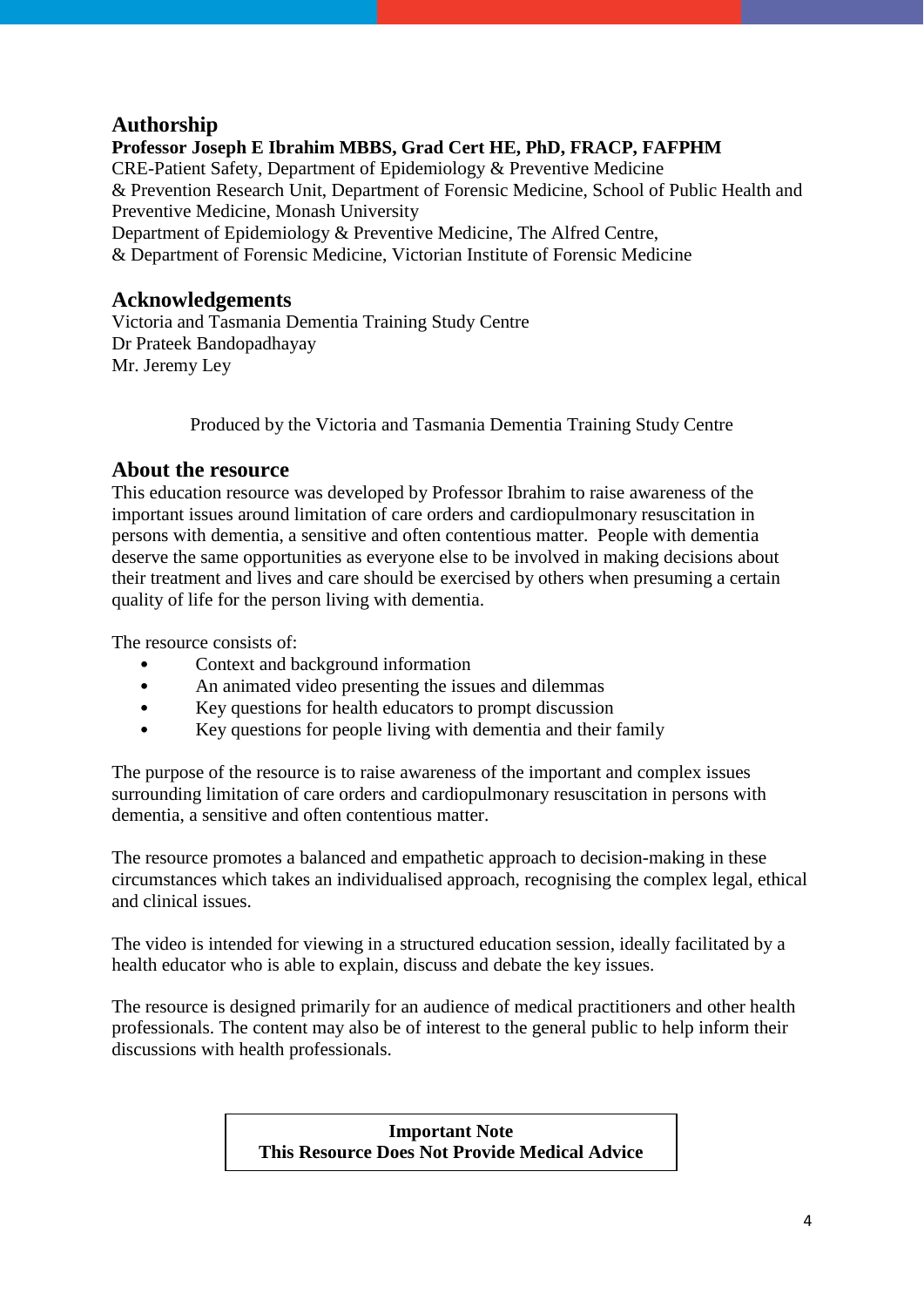## **Context and background**

#### **Why this resource?**

In the acute hospital setting, limitation of care orders, appear to be underused in patients with dementia. Limitation of care orders are intended to prevent unnecessary suffering and inappropriate use of healthcare resources when life-prolonging treatments are likely to be ineffective, harmful or are not in accordance with the patients' preferences. One form of these therapies, cardiopulmonary resuscitation, has been criticised for causing suffering with a low likelihood of benefit.

There is controversy and concerns from patients, families and the public about limitation of care orders. The effective use of limitation of care orders is one of the most difficult skills to master in clinical medicine. Although dementia is the fourth leading cause of death in highincome countries most limitation of care orders policies and guidelines do not specifically consider what to do if a person has dementia.

The result of this, combined with limited discussion of death and dementia means we remain unprepared for these important decisions. Most persons living with dementia die of acute illness and many are hospitalised at the end of life. Dementia is under-recognised as a serious condition and patients with dementia have very poor outcomes following resuscitation $1,2$ .

A person with dementia is often incorrectly assumed to lack the capacity to make decisions about limitation of care orders. This assumption occurs frequently and as a result, patients are denied information and participation in end-of-life care decision-making. Patients with mildto-moderate dementia often retain the capacity for some clinical care decisions and should be given the opportunity to participate.

A balanced and empathetic approach to decision-making requires an individualised approach and recognition of the complex legal, ethical and clinical issues.

Another important aspect is that persons with dementia usually rate their quality of life more favourably than their caregivers. Medical practitioners also tend to underestimate quality of life in patients with dementia. The law does not permit clinicians to make treatment limitation decisions based on quality of life judgments. However, in practice these judgments do influence treatment. The recent UK High Court decision mandates that 'not for resuscitation must be discussed with patients or proxies unless compelling circumstances are demonstrated'<sup>3</sup>.

In Australia and throughout the Western world, systems and processes for obtaining and documenting limitation of care orders need improvement at the individual, organisational and societal level. One obvious area is to redress the current lack of information about dementia as a clinical condition in the training curricula of many medical specialties, and in limitation of care orders policy and guidelines.

A greater debate is required around the topic of 'who and how we determine the assessments of quality of life and treatment abatement decisions'. These are usually viewed in law and ethics as needing to be made only by the person concerned.

Does this approach need to be strengthened to prepare for a world with more people with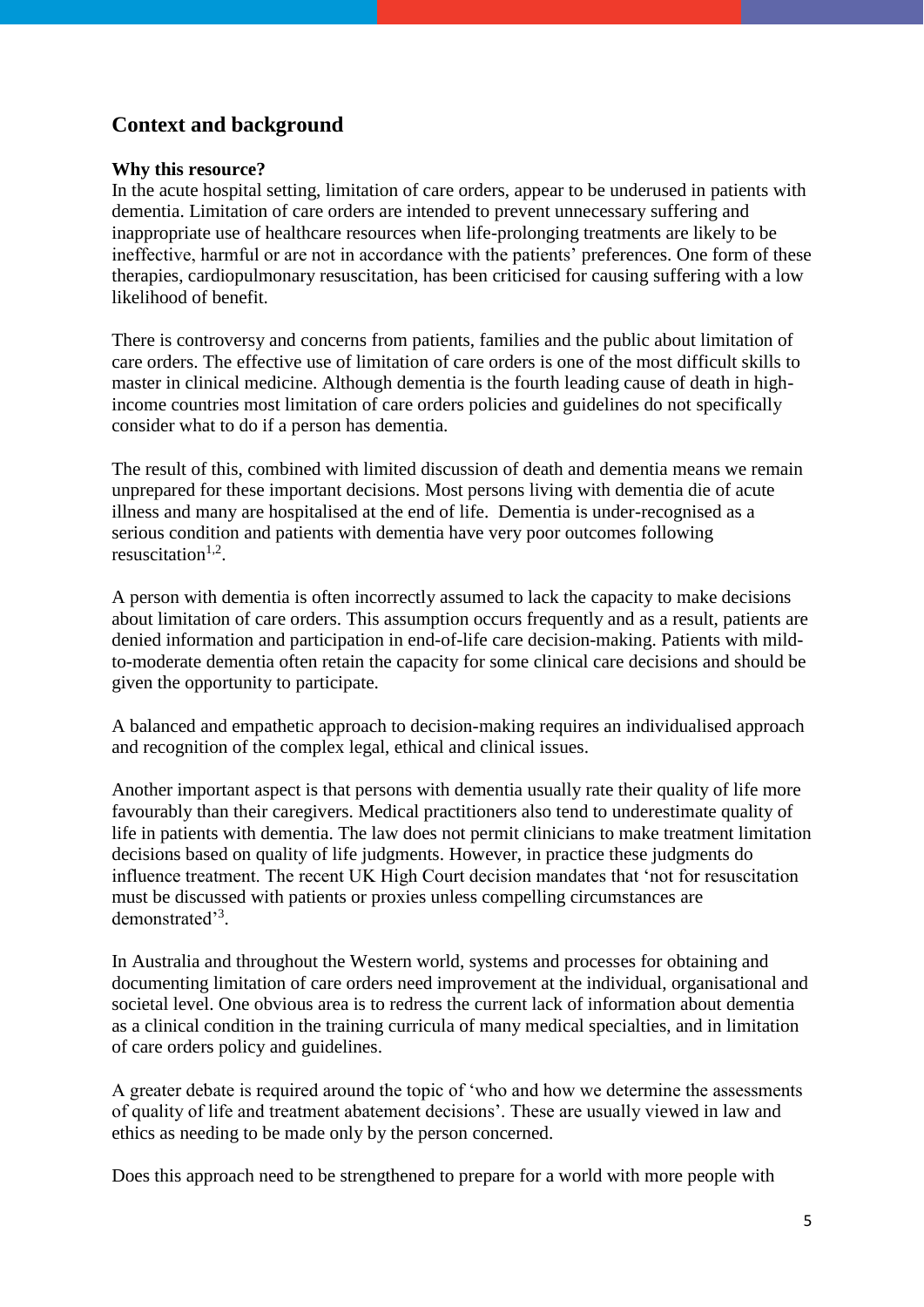<span id="page-5-0"></span>dementia? Or does it need to be challenged in a world with resource limitations?

#### **Using the resource**

We recommend the resource be used within the context of a structured education session ideally facilitated by a health educator who is able to explain, discuss and debate the key issues.

Ideally the session should be structured as follows:

#### **1. Introduction to the topic**

An introduction to the topic - this should be tailored to the needs of the specific audience and considers their learning needs by providing background information about:

- Dementia (see [Alzheimer's Australia](http://www.fightdementia.org.au/what-is-dementia.aspx) website; Dementia Training Study [Centre](http://www.dtsc.com.au/) website)
- Use of 'not for resuscitation orders' in health care (see [Resuscitation Council](http://www.resus.org.uk/index.html)  [UK](http://www.resus.org.uk/index.html) website)
- Shared decision-making (see Australian Commission on Safety and Quality in [Healthcare website\)](http://www.safetyandquality.gov.au/our-work/shared-decision-making)
- Pertinent laws that apply in the jurisdiction (for example in Victoria, Australia see the website of Office of the Public Advocate [http://www.publicadvocate.vic.gov.au/\)](http://www.publicadvocate.vic.gov.au/)
- Advance Care Planning See [Palliative Care Australia's Advance Care](http://www.palliativecare.org.au/AdvanceCarePlanning.aspx)  [Planning Resources](http://www.palliativecare.org.au/AdvanceCarePlanning.aspx) website

#### 2. **Animated video**

Help Prof Joe decide what to do by [watching the video](https://vimeo.com/user26567902/review/108417852/66aba2fedf)

#### 3. **Facilitated discussion on the key issues**

- We suggest a small group of about 7 to 10 people
- We suggest using the questions listed below to promote discussion
- This is a sensitive issue, and there is no single correct answer; each individual needs to decide with their medical practitioner and loved ones what they wish to choose. We raise the topic to highlight the need for a greater breadth and depth of discussion and we do not advocate a particular viewpoint on this topic.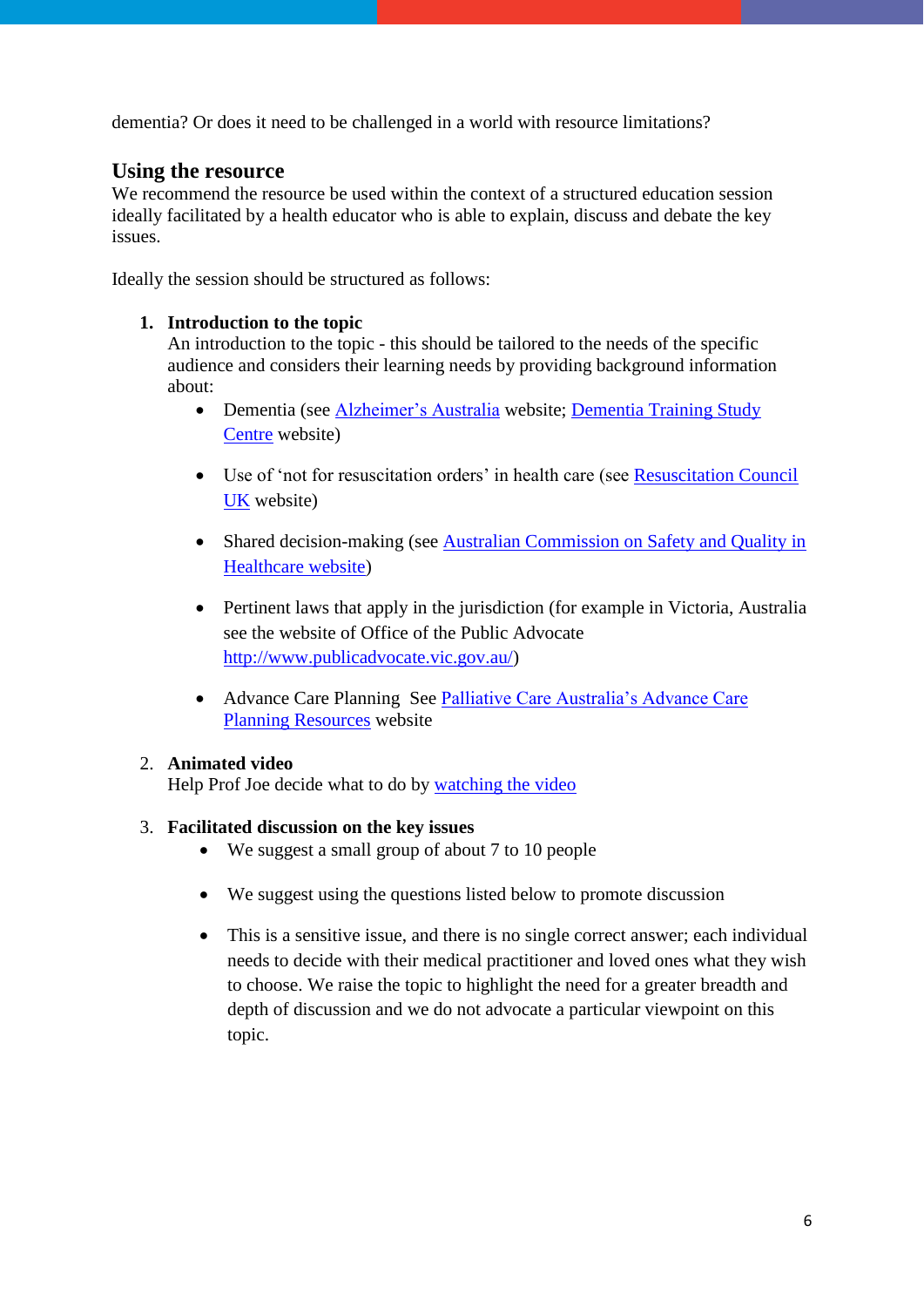## <span id="page-6-0"></span>**Key questions for discussion by health educators and health professionals**

- What would you do in this situation? Why?
- How do we determine a person's quality of life? How would you describe your own quality of life and what factors would inform this assessment? Is this a fair approach?
- How do we determine an intervention is clinically justified? Is this a reasonable approach?
- How do we ascertain a patient's preference? Are you confident this reflects their true wishes?
- What could we do better to prepare for this situation? As an individual, as a profession, as a community?
- How would you determine who has authority to make these decisions on behalf of a patient who is unable to do so for themselves?
- Who could you refer a patient to for further assistance around Advance Care Plans, Powers of Attorney and Guardianship and information and support about dementia? [Alzheimer's Australia Vic.](http://www.fightdementia.org.au/victoria.aspx) for information about dementia, counselling and support, assistance to consider legal, financial and ACP planning.

#### <span id="page-6-1"></span>**Questions for people living with dementia and their family or carers**

Whilst the resource is designed primarily for an audience of medical practitioners and other health professionals we acknowledge the content may also be of interest to the general public. We would advise these viewers to identify the questions of concern to them to then discuss these with their general practitioner or an allied health professional. [Alzheimer's Australia](http://www.fightdementia.org.au/) in all Australian States and Territories have professional staff and counsellors who can assist people living with dementia and their family or carers to discuss these kinds of issues and consider planning ahead for such circumstances.

Some questions the video may raise are:

- Why do you think people avoid discussing this topic?
- What would you want to happen if you or a loved one was in this situation? Why?
- What information would you need to help in making a decision? Explain.
- What could we do better to prepare for this situation? As an individual and as a community?
- Write a list of questions that you want answered?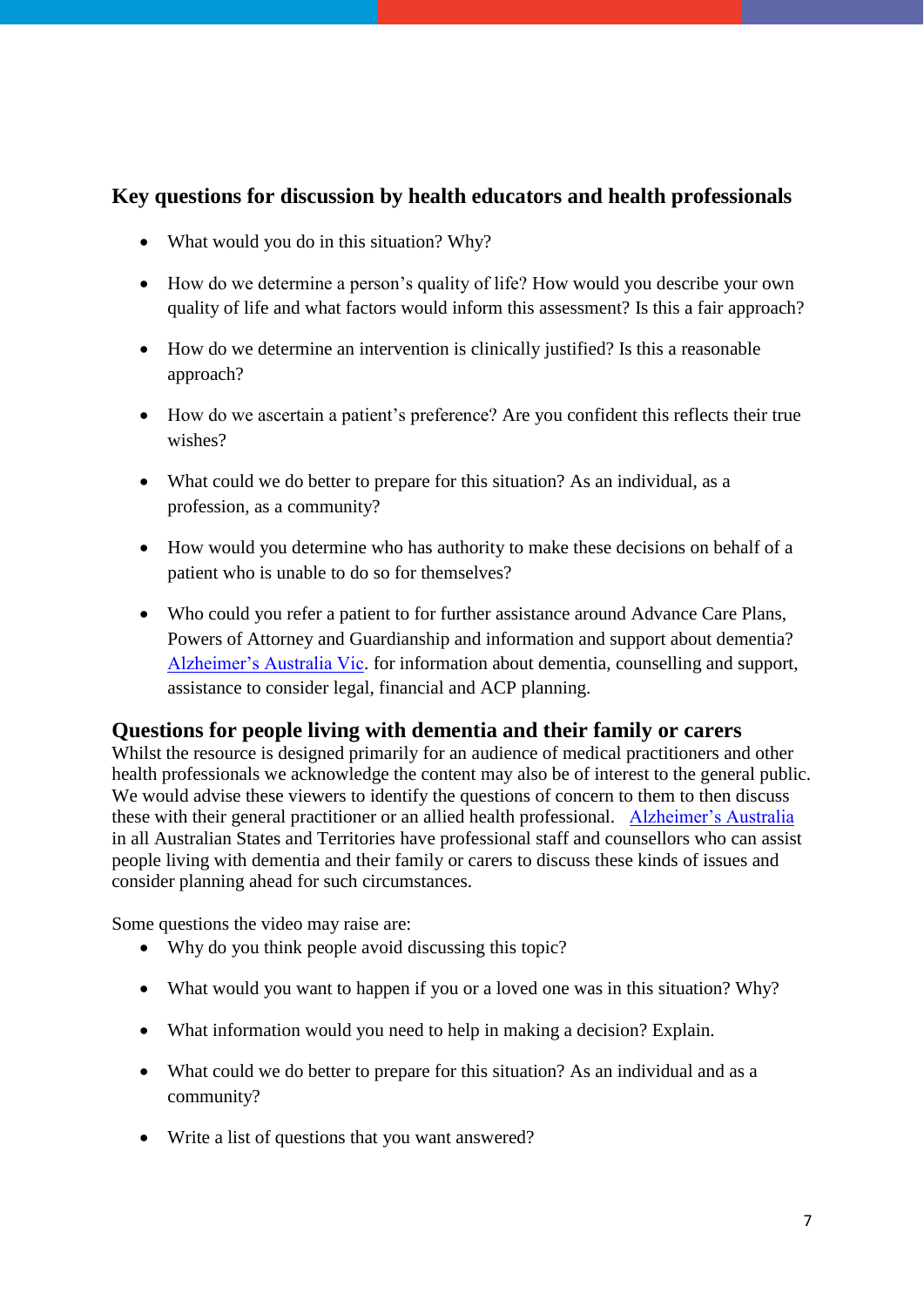• Keep this list with you and ask your general practitioner or other health professional at your next visit.

#### <span id="page-7-0"></span>**References**

- 1. Morrison RS, Siu AL. Survival in end-stage dementia following acute illness. JAMA: The Journal Of The American Medical Association. 2000;284(1):47-52.
- 2. Sachs GA, Shega JW, Cox-Hayley D. Barriers to excellent end-of-life care for patients with dementia. 2004;19(10):1057-63.
- 3. Royal Courts of Justice, UK. The Queen on the application of David Tracey (Personally and on behalf of the Estate of Janet Tracey- Deceased**)** 2014. Accessed August 2014 from http://www.judiciary.gov.uk/wp-content/uploads/2014/06/traceyapproved.pdf

#### <span id="page-7-1"></span>**Useful resources**

[Alzheimer's Australia](http://www.fightdementia.org.au/)

[Australian Commission on Safety and Quality in Healthcare](http://www.safetyandquality.gov.au/our-work/shared-decision-making/)

[Australian Resuscitation Council](http://www.resus.org.au/)

[Palliative Care Australia](http://www.palliativecare.org.au/)

Pertinent laws that apply in the jurisdiction (for example in Victoria, Australia see the website of Office of the Public Advocate)

Your Professional College or organisation

<span id="page-7-2"></span>**Contacts Professor Joseph E Ibrahim** Tel: 0407 760 087 Email: joseph.ibrahim@monash.edu

**Dr Margaret Winbolt** Director Victoria and Tasmania Dementia Training Study Centre Tel: (03) 9479-5983 Email: [Margaret.winbolt@latrobe.edu.au](mailto:Margaret.winbolt@latrobe.edu.au)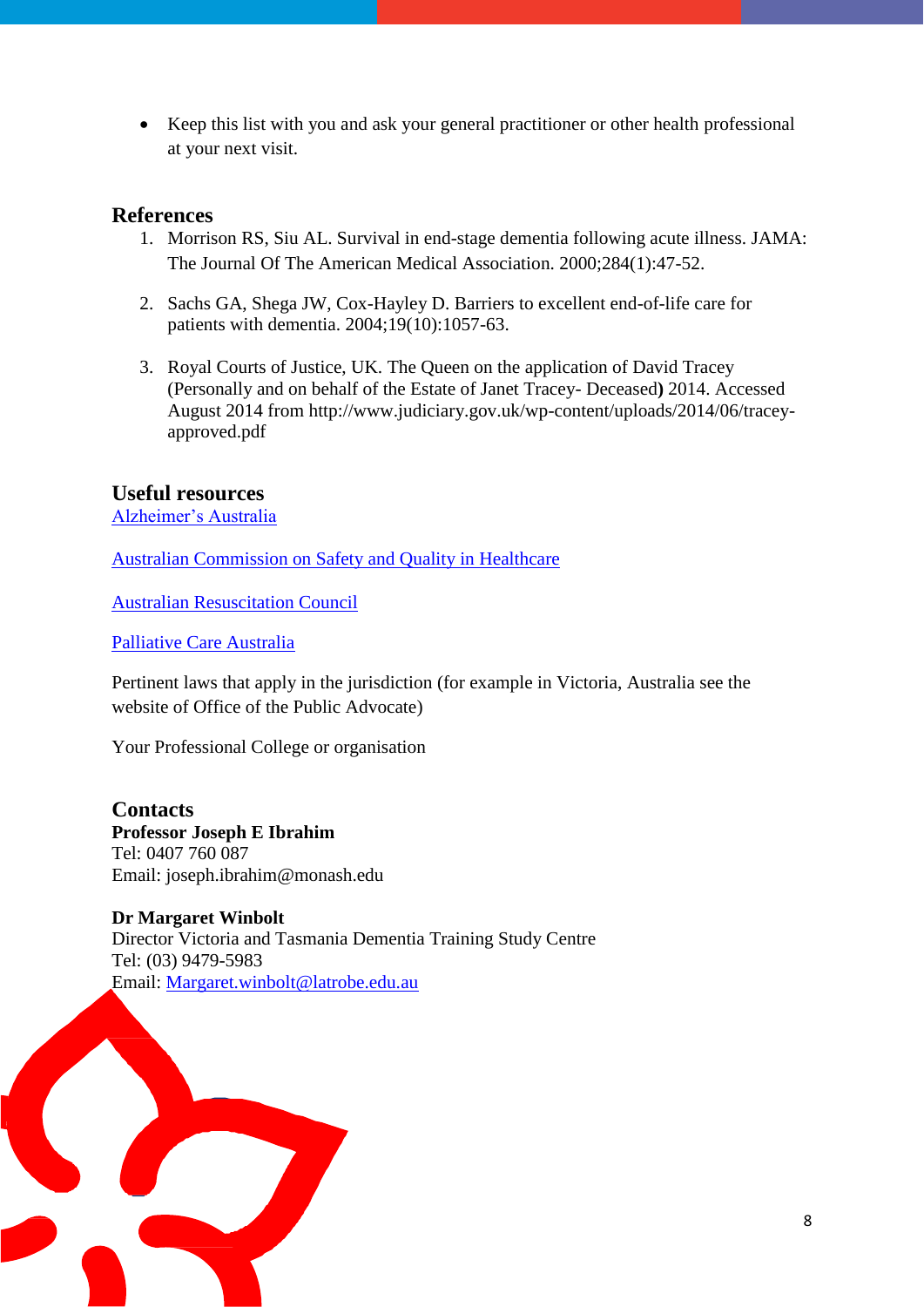# <span id="page-8-0"></span>**We value your feedback; questions for facilitators**

# **Limitation of care orders: Making an informed choice**

| Your role/position title                                                    |               |        |  |  |
|-----------------------------------------------------------------------------|---------------|--------|--|--|
| Session/s participants                                                      | Doctors       | $\Box$ |  |  |
| were:                                                                       | <b>Nurses</b> | $\Box$ |  |  |
|                                                                             | Allied        | $\Box$ |  |  |
|                                                                             | Health        |        |  |  |
|                                                                             | Professionals |        |  |  |
|                                                                             | Other         | $\Box$ |  |  |
|                                                                             |               |        |  |  |
| What worked well in the session/s?                                          |               |        |  |  |
|                                                                             |               |        |  |  |
|                                                                             |               |        |  |  |
|                                                                             |               |        |  |  |
|                                                                             |               |        |  |  |
|                                                                             |               |        |  |  |
|                                                                             |               |        |  |  |
|                                                                             |               |        |  |  |
|                                                                             |               |        |  |  |
| What changes would you make next time?                                      |               |        |  |  |
|                                                                             |               |        |  |  |
|                                                                             |               |        |  |  |
|                                                                             |               |        |  |  |
|                                                                             |               |        |  |  |
|                                                                             |               |        |  |  |
|                                                                             |               |        |  |  |
|                                                                             |               |        |  |  |
|                                                                             |               |        |  |  |
|                                                                             |               |        |  |  |
| What advice do you have for others who are facilitating a similar session?" |               |        |  |  |
|                                                                             |               |        |  |  |
|                                                                             |               |        |  |  |
|                                                                             |               |        |  |  |
|                                                                             |               |        |  |  |
|                                                                             |               |        |  |  |
|                                                                             |               |        |  |  |
|                                                                             |               |        |  |  |
| Other comments                                                              |               |        |  |  |
|                                                                             |               |        |  |  |
|                                                                             |               |        |  |  |
|                                                                             |               |        |  |  |
|                                                                             |               |        |  |  |
|                                                                             |               |        |  |  |
|                                                                             |               |        |  |  |
|                                                                             |               |        |  |  |

**Thank you. Please email completed form to: [margaret.winbolt@latrobe.edu.au](mailto:margaret.winbolt@latrobe.edu.au)**